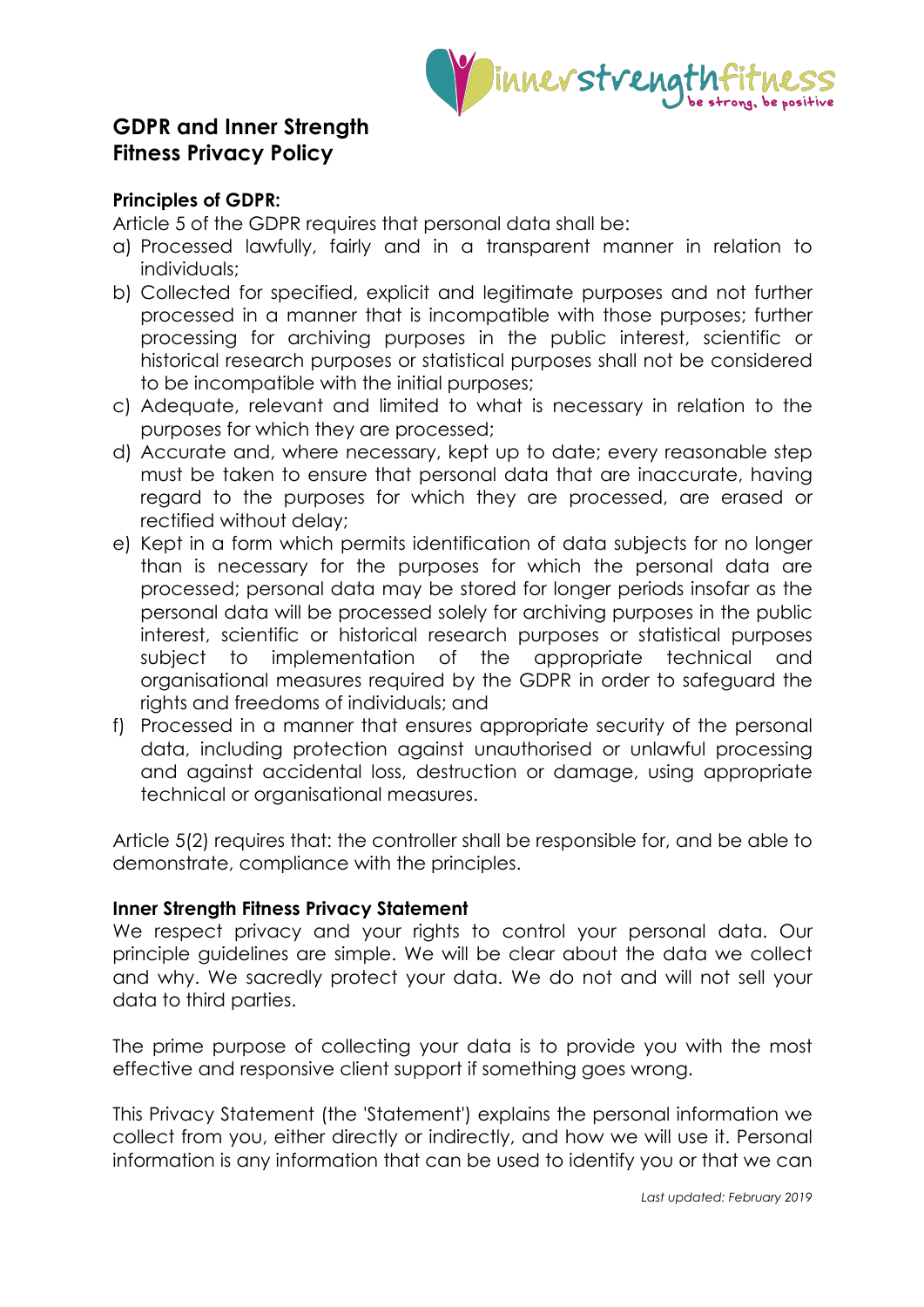

link to you. The Statement also

elaborates on the choices you can make about the data we collect, and how you can control these decisions. It applies to all services offered by Inner Strength Fitness. It also applies to any Inner Strength Fitness related websites and social media, as well as other offline interactions, such as attending a Inner Strength Fitness class or event (collectively referred to as, 'Services' and is inclusive of Kangeroo Fitness™). Please read this Statement carefully to understand how Inner Strength Fitness may collect, use and share your personal information. The terms 'we', 'us', or 'ISF' are each intended as reference to Inner Strength Fitness.

# **The Types of Personal Information We Collect**

## **Information you provide to us**

We collect information you voluntarily provide to us, such as your name, phone number and email address; for instance, when you want to learn more about Inner Strength Fitness Services or when you contact us for assistance.

## **Information we collect automatically**

We automatically collect information about you. We may, for example, collect information about your general geographic location and whether you interact with content available on our websites and how.

#### **Information obtained from other sources**

We may receive information about you from other sources, including third parties, such as service partners and partners with whom we offer cobranded services or engage in joint-marketing activities. We may also receive information about you from social media platforms, for instance, when you interact with us on those platforms. We protect data obtained from third parties according to the practices described in this Statement and we also apply any additional restrictions imposed by the source of data.

## **How We Use Personal Information**

ISF uses the data we collect to provide you with the Products and Services we offer, which includes using data to improve and personalise your experiences. We also use the data to communicate with you, for example, informing you about your account, new products or services available.

- ISF uses the data for the following purposes:
	- Providing our Product Experience
	- Client Support
	- Product Improvement
	- Security, Safety, and Dispute Resolution
	- Business Operations
	- Communication, Marketing and Advertising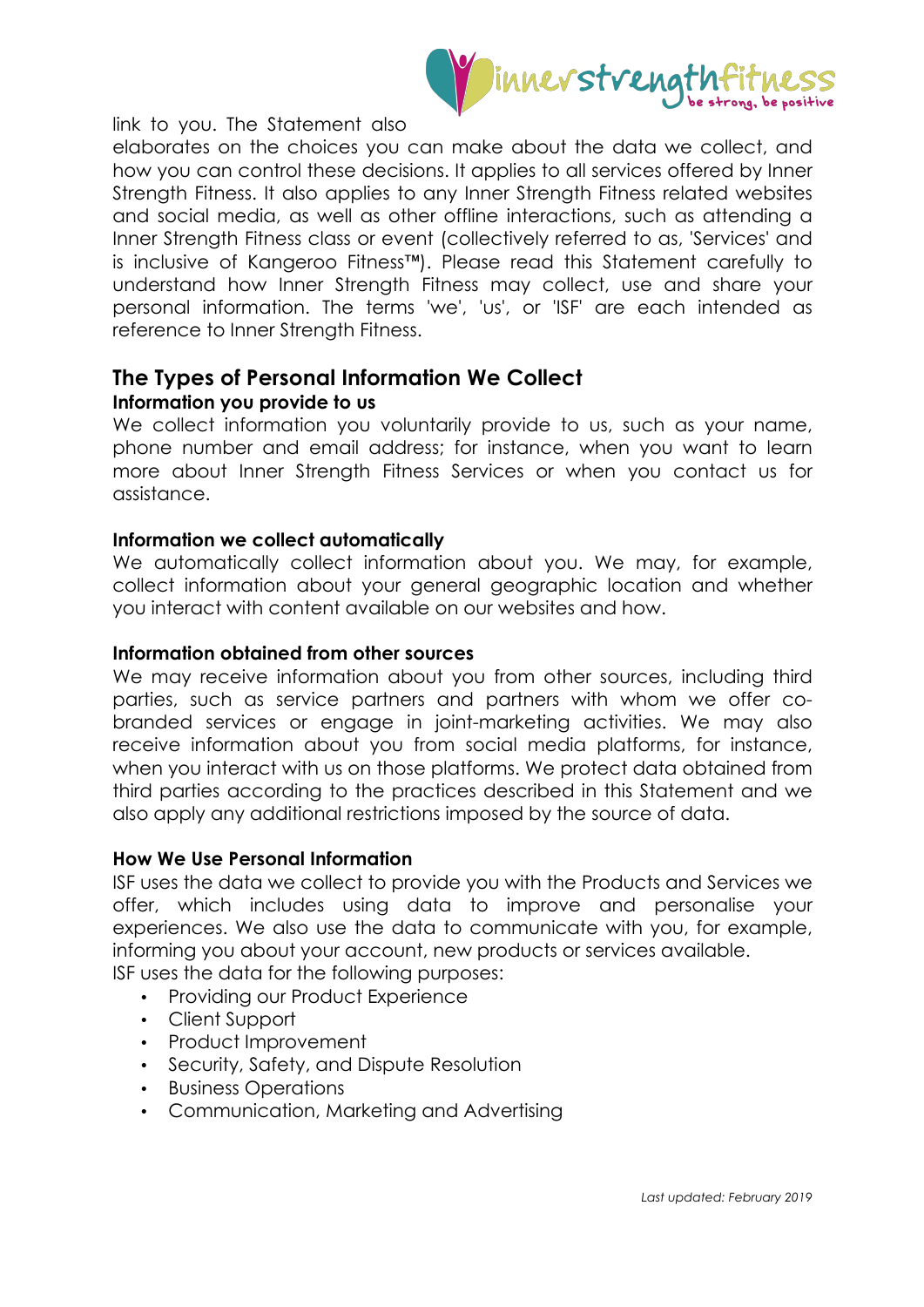

## **Providing our Product Experience**

We use data to provide, operate, support and improve the ISF Products and Services we offer. This processing is necessary for the performance of the agreement we have with you.

#### **Client Support**

We use data to respond to client enquiries, diagnose problems and provide other care and support services. This processing is necessary for the performance of the agreement we have with you, as well as to serve our legitimate interest.

#### **Service Improvement**

We continually use data for research purposes and to develop and improve our ISF Products and Services, including maintaining and improving the performance of our ISF Products and Services, developing and adding new features or capabilities. This processing is necessary to serve our legitimate interest.

#### **Security, Safety and Dispute Resolution**

We use data to protect the security and safety of our ISF Products and our clients, to detect and prevent fraud, to resolve disputes and enforce our agreements. This processing is necessary to serve our legitimate interest.

#### **Business Operations**

We use data to develop aggregate analysis and business intelligence that enable us to operate, protect, make informed decisions, and report on the performance of our business. This processing is necessary to serve our legitimate interest.

## **Communication, Marketing and Advertising**

We use the data we collect to deliver and personalise our communications with you. For example, we may contact you by email or other means of electronic communication to inform you about new ISF Products or Services, security or software updates, update you on a support issue, invite you to take part in a survey. This processing is necessary to serve our legitimate interest.

#### **How We May Share Personal Information**

ISF does not and will not sell personal information about our clients. We only disclose your data as described in this Statement. We may share information with the following types of third parties.

#### **Third Party Vendors**

*Last updated: February 2019* ISF uses a select number of third-party vendors to carry out services like website management and hosting, online Product services and email communications. We only share your personal data as necessary. To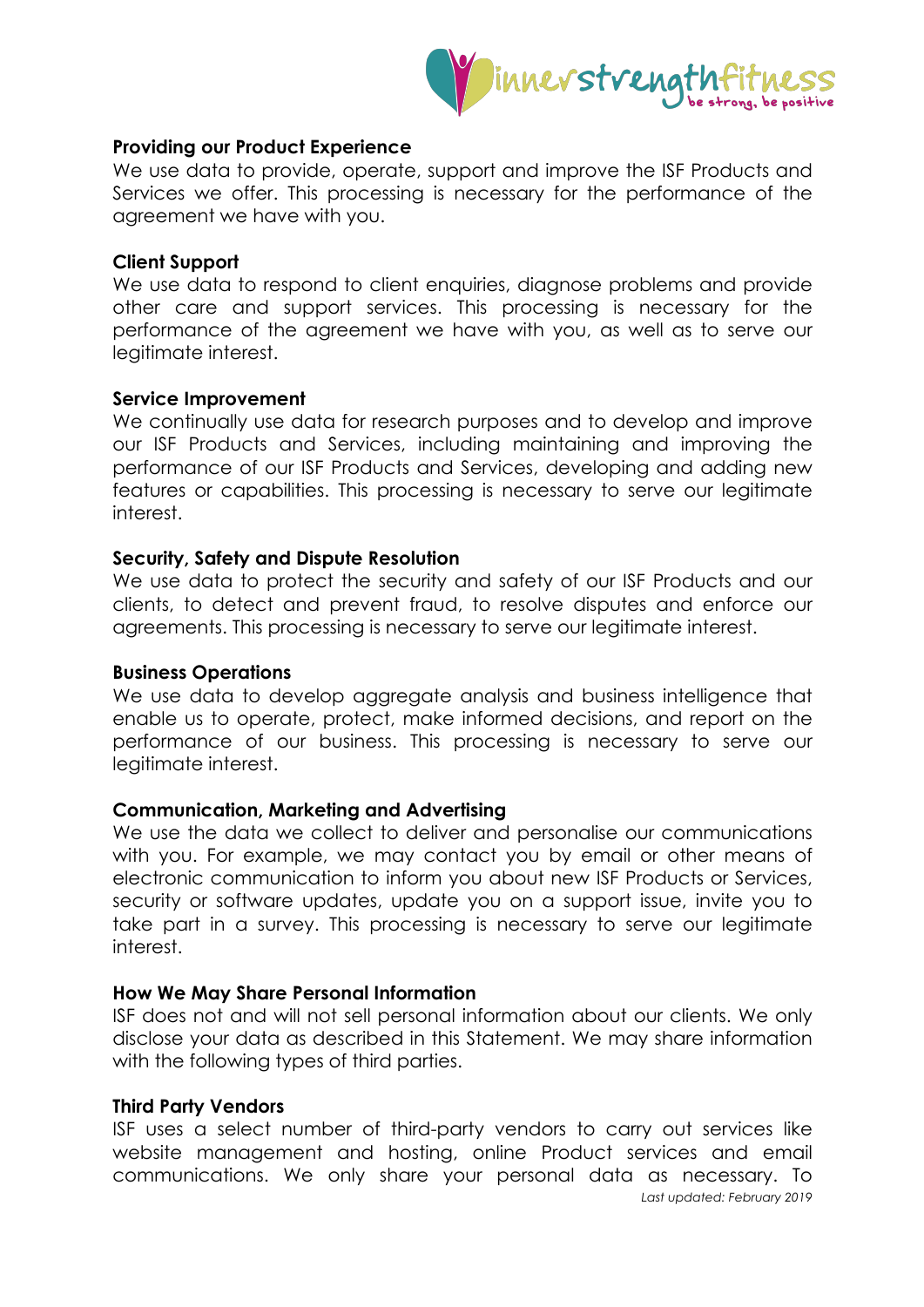

#### complete a transaction, provide

a Product or Service you have requested or authorized and only with vendors or agents working on our behalf for the purposes described in this Statement. In this case, your personal information will be shared with these agents or contractors but only for the purpose of performing services on behalf of ISF and in accordance with this Statement. It is our legitimate interest to process your personal data for these purposes.

#### **Compelled Disclosure**

When legally required, strictly necessary for the performance of the services or to protect our rights, or the rights of our affiliates or users, we disclose your personal information to law enforcement authorities, investigative organisations, our affiliates or in legal proceedings.

#### **Security**

ISF is committed to protecting the security of your personal information. However, while we take reasonable precautions to guard the personal information we collect, no security system is impenetrable.

While no Service is completely secure, ISF takes precautionary measures to help prevent information about you from loss, theft, misuse and unauthorised access, disclosure, alteration and destruction. For example, we store the personal data you provide on computer systems that have limited access and that are in controlled facilities. We also ensure that our third-party data centre vendors provide adequate security measures. Additionally, your data is protected with encryption, such as Transport Layer Security (TLS), during transition over the Internet.

## **Storage**

Personal data collected by ISF may be stored and processed in your region, or in any other country where ISF or its affiliates, subsidiaries or service providers are located or maintain facilities. ISF has put in place adequate mechanisms to protect personal information when it is transferred for example by using only companies that are GDPR compliant.

#### **Retention**

ISF will retain your personal information for as long as we deem it necessary to enable ISF to provide services to you, to comply with applicable laws (including those regarding document retention), resolve disputes with any parties and otherwise as necessary to allow us to conduct our business. All personal information we retain will be subject to this Privacy Statement and our internal retention guidelines. If you have a question about a specific retention period for certain types of personal information we process about you, please send an email to: Theresa@innerstrengthfitness.co.uk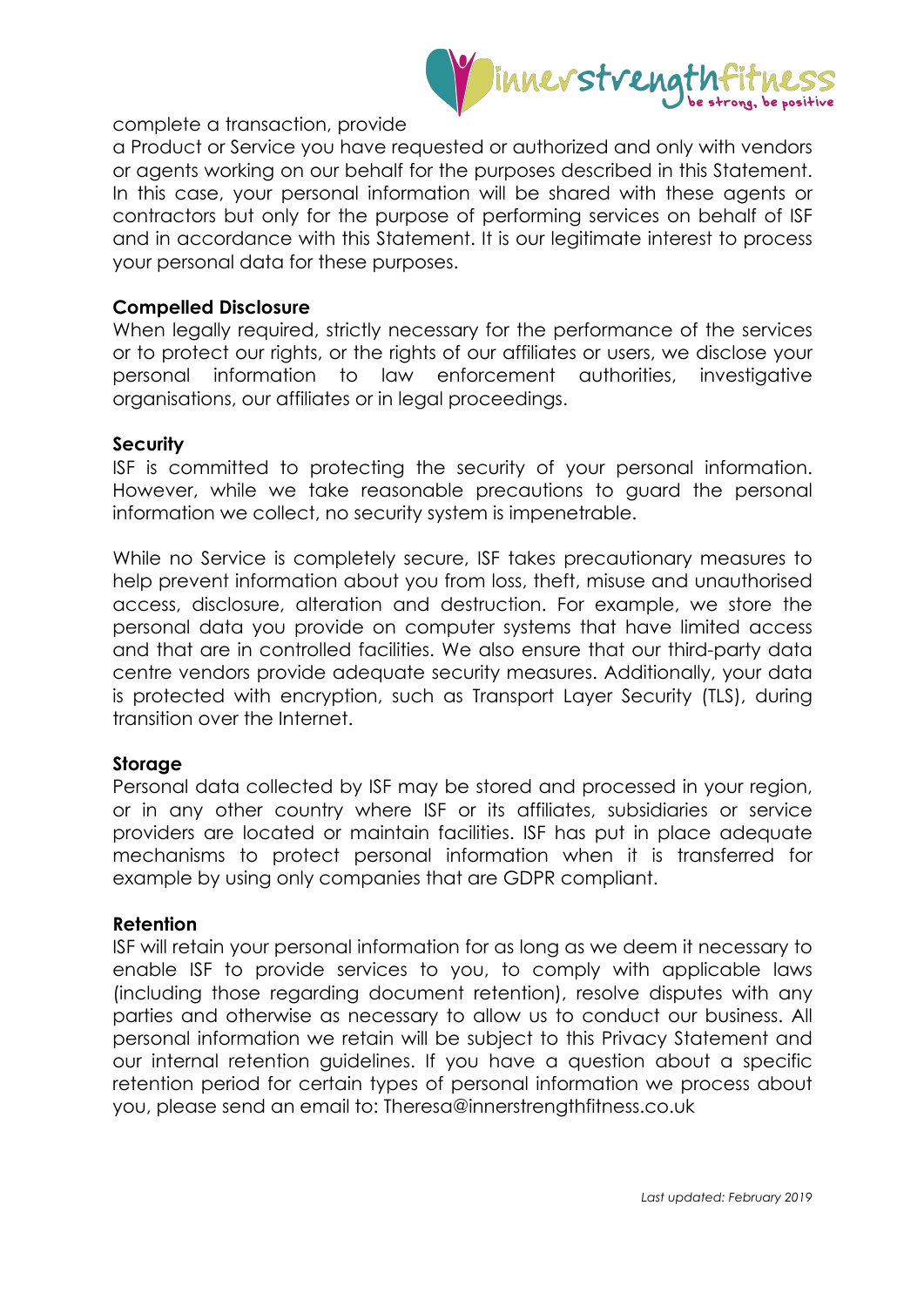

## **Your Rights and Choices Your Rights**

We want you to be in control of how your personal information is used by us. Subject to UK law, you can do this in the following ways:

- you can ask us for a copy of the personal information we hold about you;
- you can inform us of any changes to your personal information, or if you want us to correct any of the personal information we hold about you;
- in certain situations, you can ask us to erase, block or restrict the personal information we hold about you, or object to particular ways in which we are using your personal information; and
- in certain situations, you can also ask us to send the personal information you have given us to a third party.

Where we are using your personal information on the basis of your consent, you are entitled to withdraw that consent at any time. Moreover, where we process your personal information based on legitimate interest or the public interest, you have the right to object at any time to that use of your personal information.

We rely on you to ensure that your personal information is complete, accurate and up to date. Please do inform us promptly of any changes to or inaccuracies in your personal information by contacting us. We will respond to your request as soon as possible but certainly within 30 days.

# **Your Choices**

# **Your Communication, Marketing and Advertising Preferences**

You can opt out of receiving direct marketing communications from ISF by following the instructions included in every email sent to you via the "Unsubscribe" tab. We respect your choice, and we will stop sending you promotional emails once you unsubscribe.

Please note, regardless of your communication settings, we will continue to communicate with you regarding changes to terms and conditions, policy updates, routine client service messages such as information about current or past purchase, service interruptions, data breaches or other significant.

# **How to Contact Us**

If you have any questions about the use of your personal information, please email us at: theresa@innerstrengthfitness.co.uk

Unless otherwise stated, ISF is a data controller for personal data we collect through our Services subject to this Privacy Statement. Our address is: Mag-Mel, 1 Treworthal Road, Perranwell Station, Truro, Cornwall, TR3 7QB.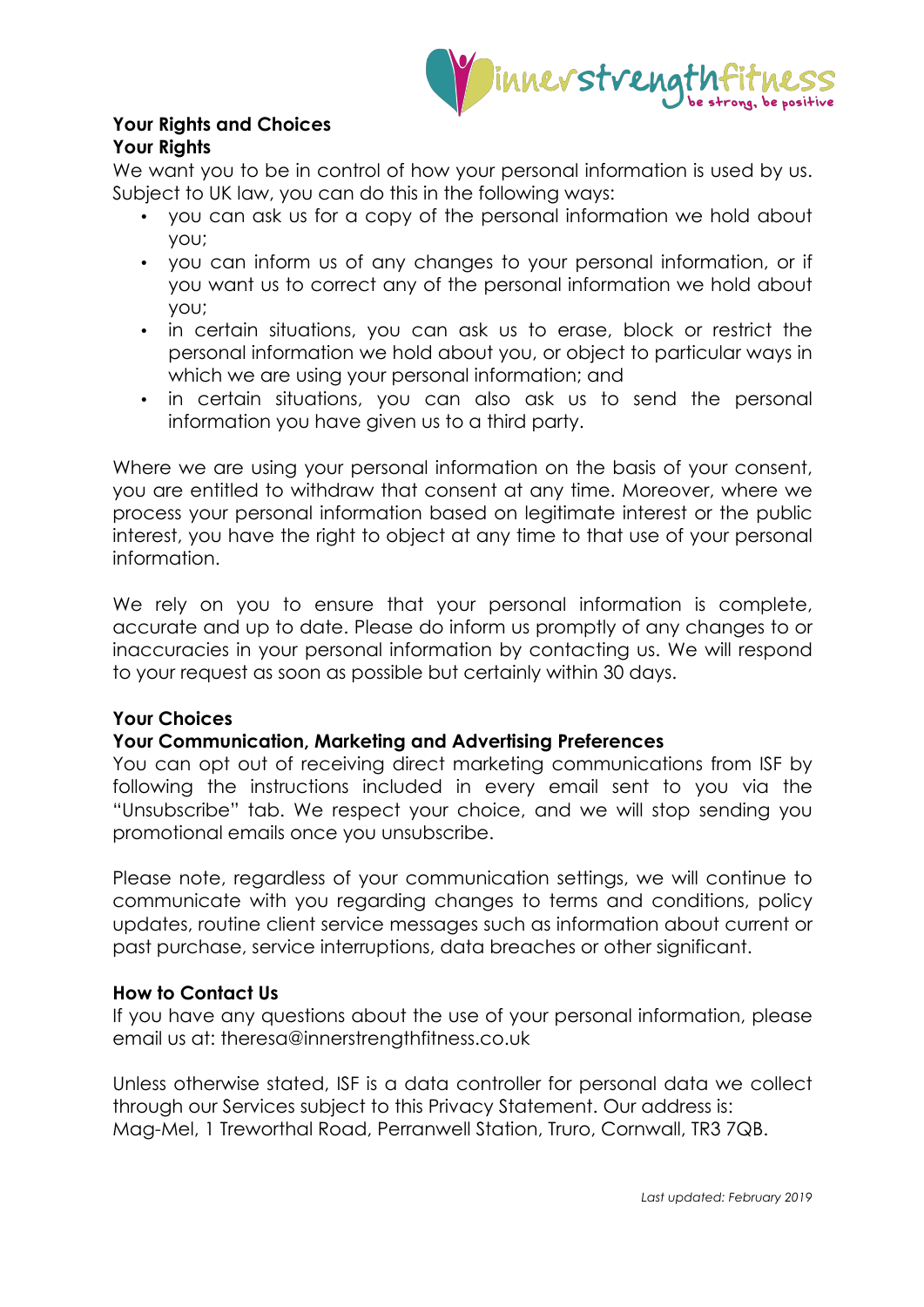

## **Changes to Our Privacy Statement**

ISF may modify or update this Statement when necessary, to reflect client feedback and changes in our ISF Services. Please review it regularly. When we update this Statement, we will revise the 'Last Update' date at the top of the Statement. If there are material changes to the Statement or in how ISF uses your personal data, we will inform you either by posting a notice of such changes, prior to them taking place, or by directly sending you a notification. We encourage you to regularly review this Statement to learn more how ISF is using and protecting your information.

# **FAQ**

The following are basic questions you may have about our privacy statement. We recommend that you read the detailed statement above for additional details.

## **Why is ISF updating its privacy statement?**

We now meet the high standards required by the European Union's General Data Protection Regulation (GDPR) and have updated our privacy statement to reflect that. We also strive to simplify language and remove jargon, to make our privacy statement easier to read and understand.

## **What is the GDPR?**

The GDPR is a regulation intended to strengthen and unify data protection for everyone within the European Union (EU). The GDPR requires greater openness and transparency from companies on how they collect, store and use personal data, while also imposing tighter limits on the use of personal data.

# **How often do you anticipate updating your privacy statement?**

We will update our privacy statement as necessary to ensure that our policies are in line with international regulations, our product and business practices. How is my information used?

ISF uses data for the following purposes:

- Service Improvement
- Future Service Development
- Client Support
- Security, Safety, and Dispute Resolution
- Service Performance Analysis
- Communication and Marketing

## **Does ISF sell information to third parties?**

No. We never have. And we never will.

# **Can I opt out of sharing my information with ISF?**

*Last updated: February 2019* Yes, you can opt out of submitting certain types of personal information to ISF. Certain types of data that we collect are a necessity and you will not be